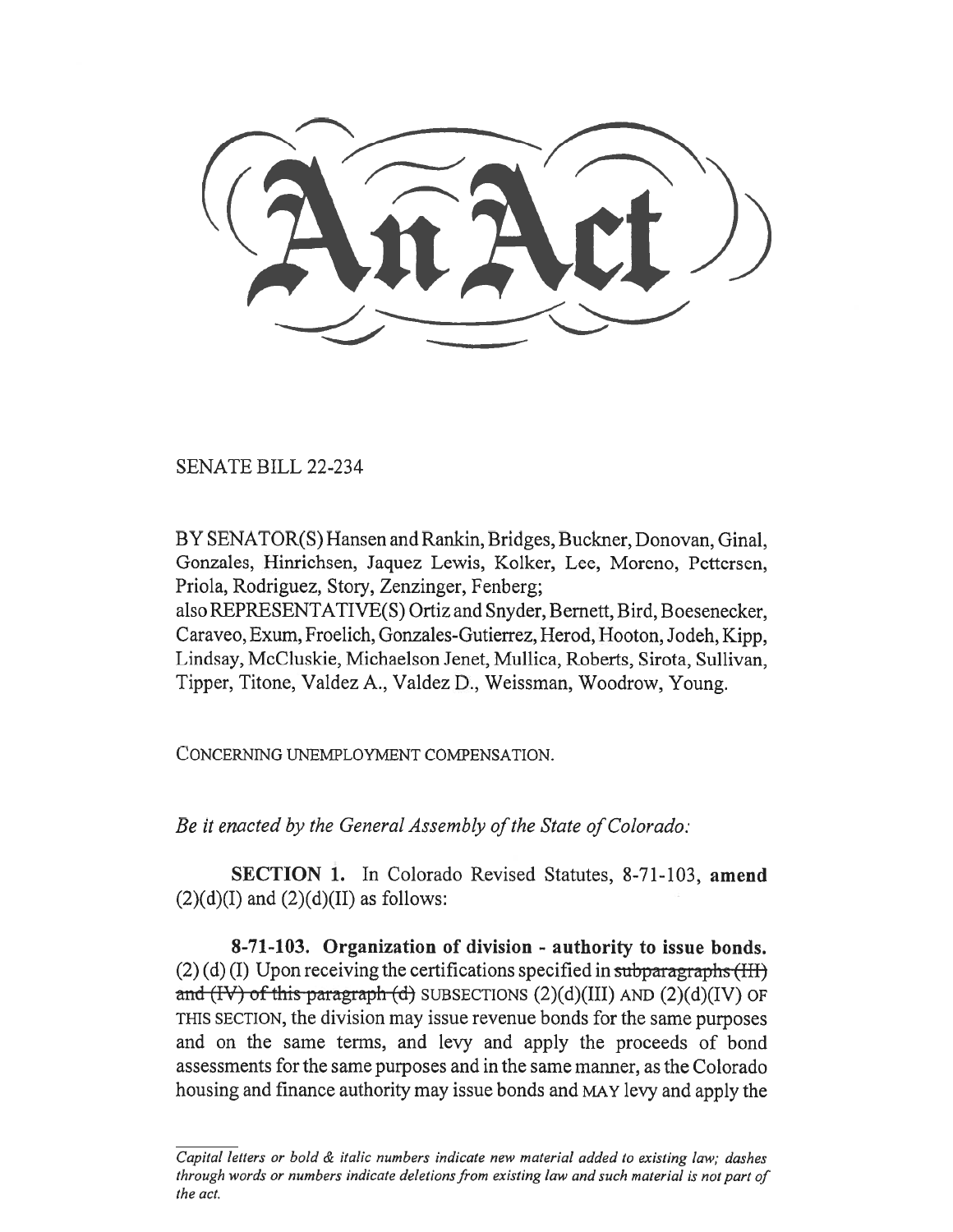proceeds of bond assessments under section  $29-4-710.7$ ,  $\text{C.R.S.}$ , substituting references to the division for references to the authority under that section. THE STATE TREASURER MAY ADVISE THE DIVISION IN ACCORDANCE WITH SECTION 24-36-121. Bond assessments levied by the division may be used to pay revenue bonds issued by the division under this paragraph  $(d)$ SUBSECTION (2)(d) or revenue bonds issued by the Colorado housing and finance authority under section  $29-4-710.7$ .  $C.R.S.$ 

(II) Any bonds issued pursuant to this  $\frac{1}{2}$  paragraph  $(d)$  SUB SECTION (2)(d) must be executed and delivered by the director of the division and may be in the form, may be sold, and may have the same terms as provided in section 43-4-807 (1)(b) and (1)(c);  $C.R.S.,$  may contain the provisions permitted by section 43-4-807 (1)(d);  $C.R.S.,$  shall be legal investments for the entities described in, AND subject to the terms set forth in, section 43-4-807 (3);  $C.R.S.,$  and shall be exempt from taxation and assessments in the state as provided in section 43-4-807 (4).  $C.R.S.$  The division may invest or deposit any proceeds and interest from the sale of such bonds as provided in section 43-4-807 (2).  $C.R.S.$  The division shall have HAS the power to enter into all other contracts or agreements, which contracts and agreements are not subject to the "Procurement Code", articles 101 to 112 of title 24,  $C.R.S.,$  that are necessary or incidental to the exercise of its powers and duties under this  $\frac{\partial^2 f}{\partial x^2}$  subsection (2)(d), including the power to engage the services of consultants, financial advisors, underwriters, bond insurers, letter of credit banks, rating agencies, and agents and other persons whose services may be required or deemed advantageous by the division, and the power to enter into interest rate exchange agreements for bonds that have been issued in accordance with this paragraph  $(d)$  SUBSECTION  $(2)(d)$ . The amount of outstanding liability for bonds issued pursuant to this paragraph  $(d)$  SUBSECTION (2)(d) or section 29-4-710.7  $C.R.S.,$  is not taken into account for purposes of rate setting under article 76 of this title TITLE 8. THE AMOUNT OF OUTSTANDING LIABILITY FOR BONDS ISSUED PURSUANT TO THIS SUBSECTION (2)(d) AND FINANCIAL OBLIGATIONS UNDER SECTION 24-36-121 IS NOT TAKEN INTO ACCOUNT FOR PURPOSES OF RATE SETTING UNDER ARTICLE 76 OF THIS TITLE 8.

SECTION 2. In Colorado Revised Statutes, 8-73-103, amend (1) as follows:

8-73-103. Benefits for partial unemployment. (1)  $\left(\frac{a}{b}\right)$  Each

PAGE 2-SENATE BILL 22-234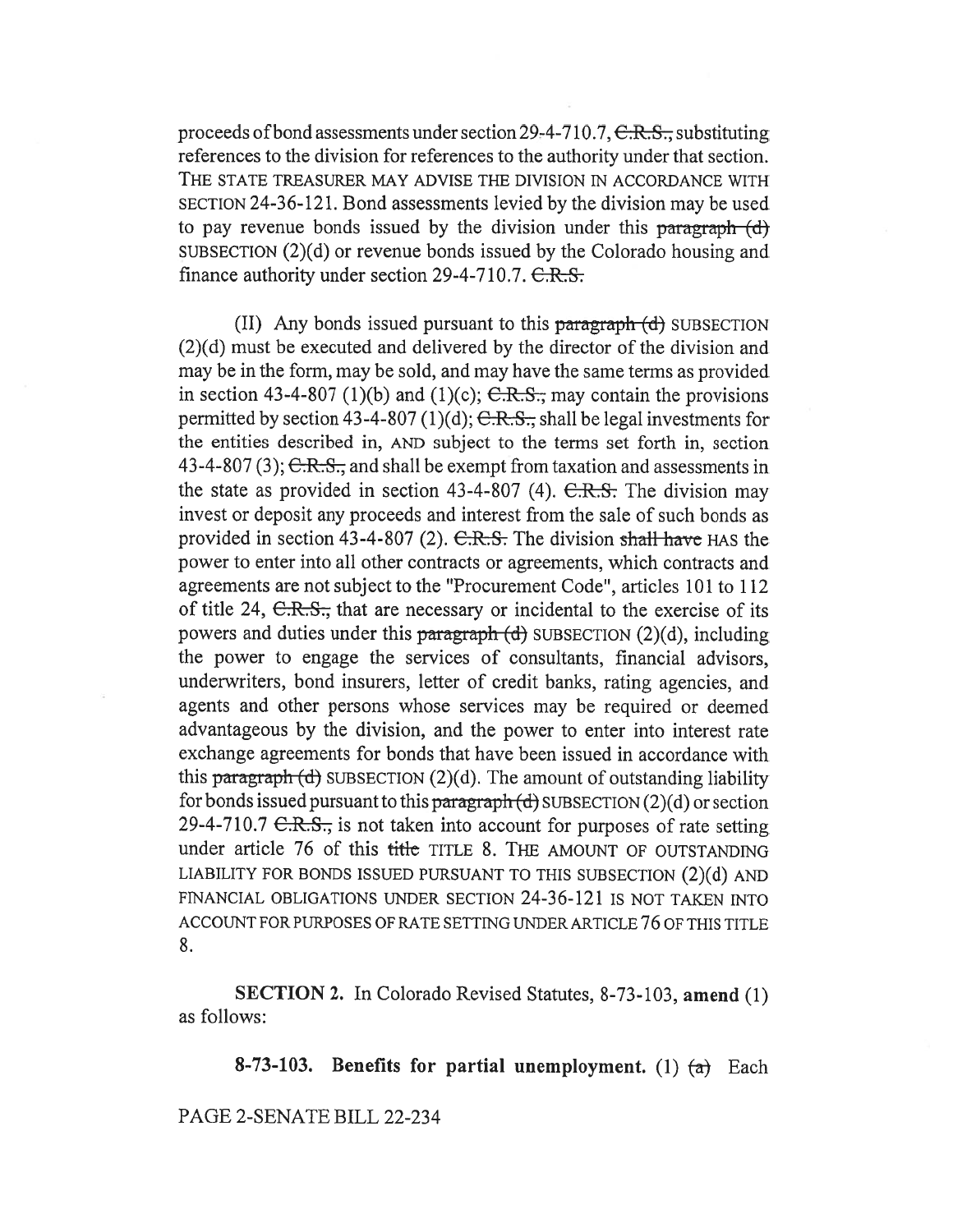eligible individual who is partially unemployed shall be paid a partial benefit. Partial benefits shall be in an amount equal to the eligible individual's weekly benefit amount for total unemployment, minus that part of wages payable to the individual with respect to the week that is in excess of twenty-five FIFTY percent of the individual's weekly benefit amount as computed in accordance with section 8-73-102, and the benefit payment resulting shall be computed to the next lower multiple of one dollar.

 $(b)(1)$  Notwithstanding subsection  $(1)(a)$  of this section, on and after July 14, 2020, and for two calendar years thereafter, partial benefits shall be in an amount equal to the eligible individual's weekly benefit amount for total unemployment, minus that part of wages payable to the individual with respect to the week that is in excess of fifty percent of the individual's weekly benefit amount as computed in accordance with section  $8-73-102$ ; and the benefit payment resulting shall be compt multiple of one dollar.

(II) This subsection  $(1)(b)$  is repealed, effective September 1, 2022.

SECTION 3. In Colorado Revised Statutes, 8-73-107, amend  $(1)(d)$  as follows:

8-73-107. Eligibility conditions - penalty - repeal. (1) Any unemployed individual shall be eligible to receive benefits with respect to any week only if the division finds that:

(d) (I) The individual has been either totally or partially unemployed for a waiting period of one week. No benefits are payable for the waiting period. No week shall be counted as a week of unemployment for the purposes of this paragraph  $(d)$  SUBSECTION  $(1)(d)$ :

 $(H)$  (A) Unless it occurs within the benefit year, which includes the week with respect to which he THE INDIVIDUAL claims payment of benefits;

 $(H)(B)$  If benefits have been paid with respect thereto TO THE WEEK;

 $(HH)(C)$  Unless the individual was eligible for benefits with respect thereto TO THE WEEK under THE provisions of sections  $8-73-107$  to 8-73-112;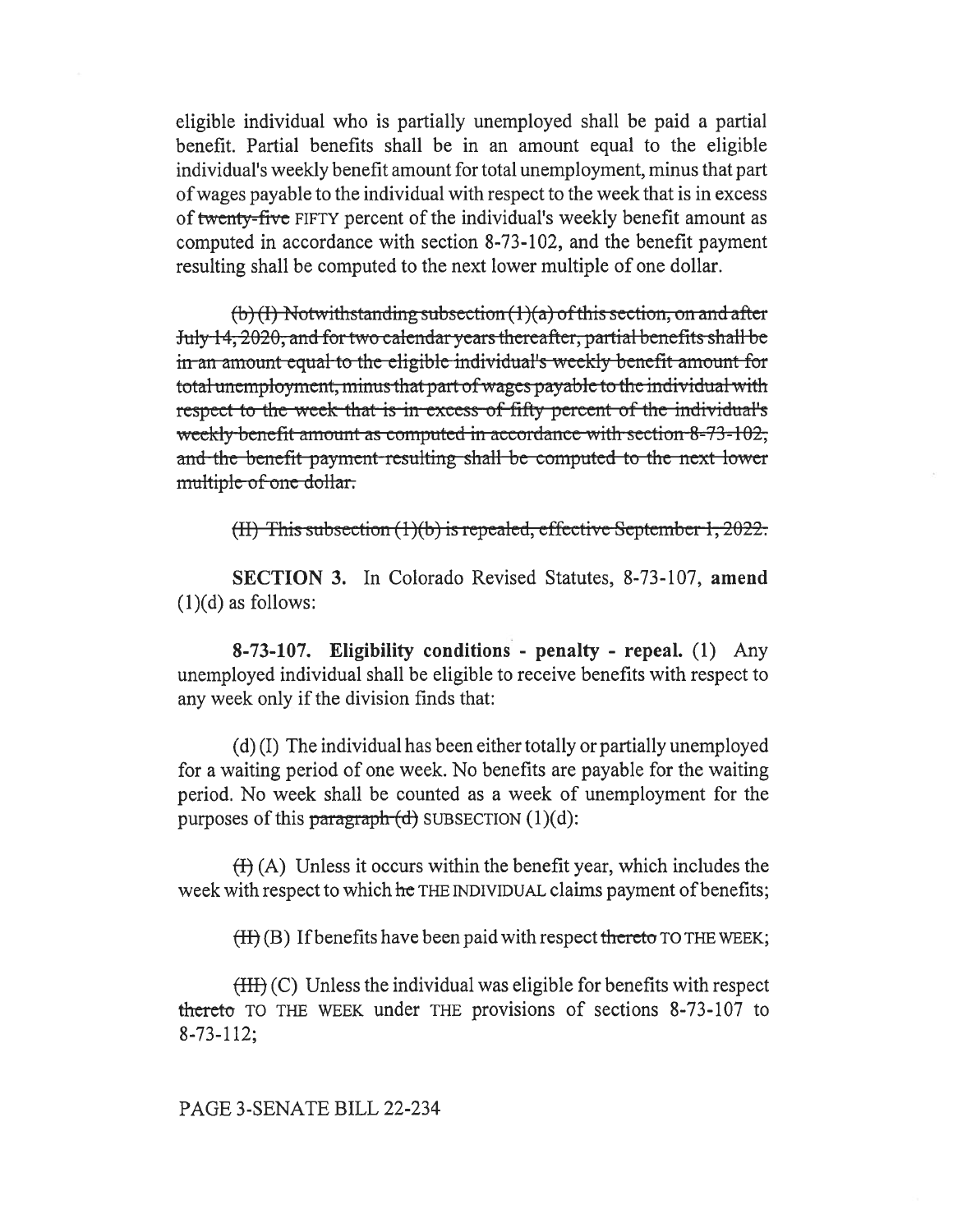$(HV)$  (D) Unless total wages earned for the week are less than the weekly benefit amount.

(II) THIS SUBSECTION (1)(d) WILL BE REPEALED IF THE BALANCE OF THE UNEMPLOYMENT COMPENSATION FUND REACHES AT LEAST ONE BILLION DOLLARS. THE DIRECTOR OF THE DIVISION SHALL NOTIFY THE REVISOR OF STATUTES IN WRITING OF THE DATE ON WHICH THE CONDITION SPECIFIED IN THIS SUBSECTION  $(1)(d)(II)$  has occurred by E-Mailing the notice to REVISOROFSTATUTES.GA@STATE.CO.US. THIS SUBSECTION (1)(d) IS REPEALED, EFFECTIVE UPON THE DATE IDENTIFIED IN THE NOTICE ON WHICH THE BALANCE OF THE UNEMPLOYMENT COMPENSATION FUND REACHED AT LEAST ONE BILLION DOLLARS OR, IF THE NOTICE DOES NOT SPECIFY THAT DATE, UPON THE DATE OF THE NOTICE TO THE REVISOR OF STATUTES.

SECTION 4. In Colorado Revised Statutes, add 8-73-115 and 8-73-116 as follows:

8-73-115. Dependent allowance - study - repeal. (1) THE DEPARTMENT OF LABOR AND EMPLOYMENT SHALL STUDY HOW TO CREATE AN ADDITIONAL ALLOWANCE, EFFECTIVE JULY 1, 2023, FOR THE DEPENDENTS OF INDIVIDUALS WHO ARE ELIGIBLE TO RECEIVE UNEMPLOYMENT COMPENSATION BENEFITS.

(2) THE STUDY MUST INCLUDE:

(a) THE PROPOSED BENEFIT AMOUNTS AND BENEFIT ADEQUACY STANDARDS;

(b) UTILIZATION ESTIMATES;

(c) AN ESTIMATION OF THE COSTS OF PROVIDING A DEPENDENT ALLOWANCE;

(d) THE POTENTIAL IMPACT OF THE DEPENDENT ALLOWANCE ON LOW-WAGE CLAIMANTS, INCLUDING THE EFFECT ON SUFFICIENT JOB SEARCHING AND HIGH-QUALITY JOB MATCHING;

(e) A SUMMARY OF THE DEPENDENT ALLOWANCES OFFERED IN OTHER STATES; AND

PAGE 4-SENATE BILL 22-234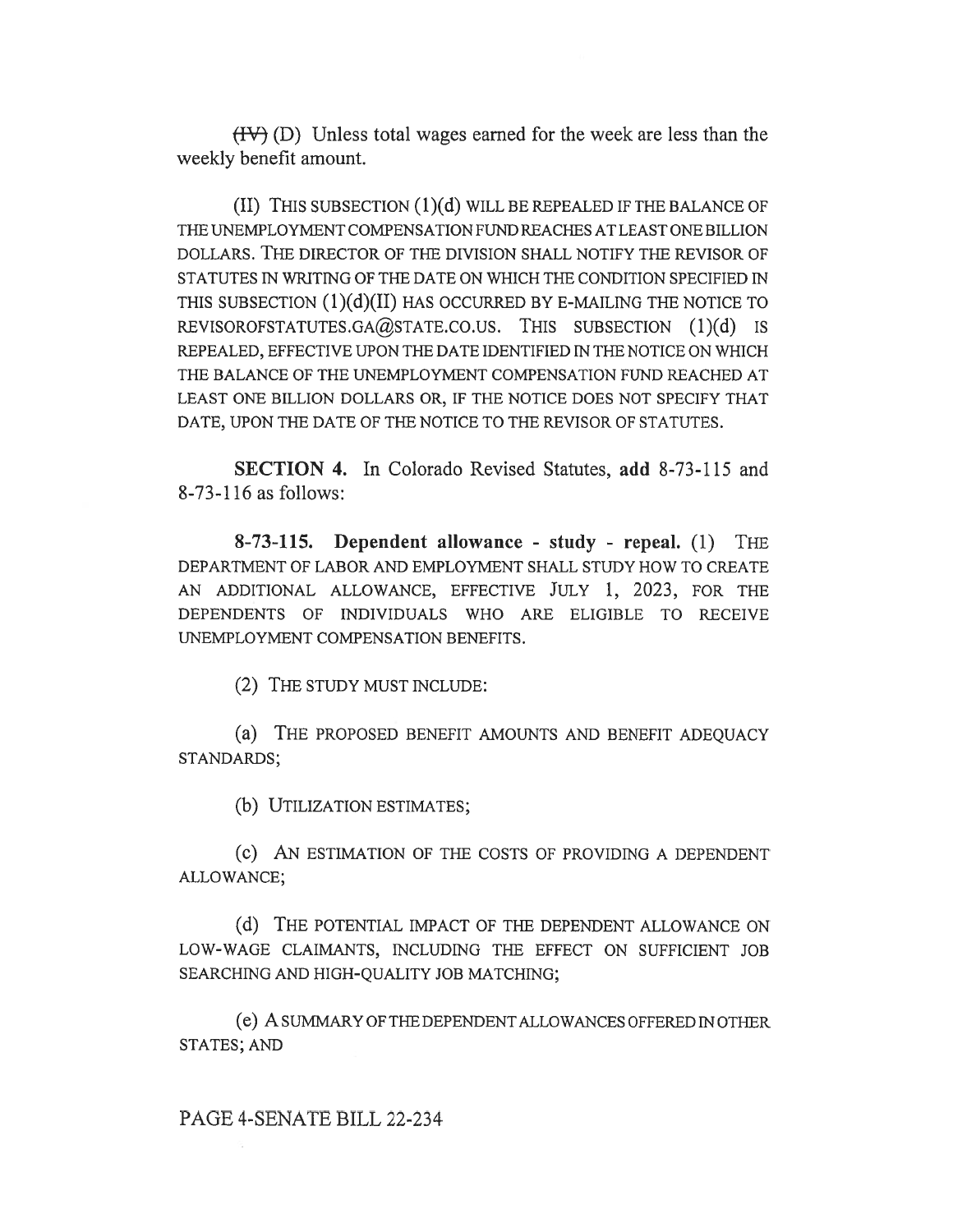(f) OTHER CHALLENGES THAT UNEMPLOYED, LOW-WAGE INDIVIDUALS WOULD FACE IN SECURING NEW EMPLOYMENT WHILE MEETING BASIC NEEDS WITH THE AMOUNT OF UNEMPLOYMENT COMPENSATION THAT THE INDIVIDUAL WOULD RECEIVE WITHOUT THE DEPENDENT ALLOWANCE.

(3) No LATER THAN JANUARY 15,2023, THE DEPARTMENT OF LABOR AND EMPLOYMENT SHALL SUBMIT A REPORT ON THE STUDY TO THE SENATE BUSINESS, LABOR, AND TECHNOLOGY COMMITTEE AND THE HOUSE BUSINESS AFFAIRS AND LABOR COMMITTEE, OR THEIR SUCCESSOR COMMITTEES.

(4) THIS SECTION IS REPEALED, EFFECTIVE SEPTEMBER 1, 2023.

8-73-116. Benefit recovery fund - recovery benefits - eligible individuals - third-party administrator - definitions - rules. (1) As USED IN THIS SECTION:

(a) "DEPARTMENT" MEANS THE DEPARTMENT OF LABOR AND EMPLOYMENT.

(b) "ELIGIBLE INDIVIDUAL" MEANS AN INDIVIDUAL WHO, REGARDLESS OF IMMIGRATION STATUS:

(I) HAS SEPARATED FROM EMPLOYMENT THROUGH NO FAULT OF THE INDIVIDUAL DUE TO ONE OR MORE OF THE FACTORS OUTLINED IN SECTION 8-73-108 (4);

(II) RECEIVED INCOME FROM EMPLOYMENT DURING A QUALIFIED BASE PERIOD OR ALTERNATIVE BASE PERIOD AS DEFINED IN SECTION 8-70-103;

(III) ATTESTS THAT THE INDIVIDUAL IS NOT CURRENTLY RECEIVING ANY STATE-ADMINISTERED WAGE REPLACEMENT ASSISTANCE;

(IV) IS NOT ELIGIBLE FOR STATE-ADMINISTERED WAGE REPLACEMENT ASSISTANCE FOR REASONS RELATED TO THE INDIVIDUAL'S AUTHORIZATION TO WORK; AND

(V) HAS A PAY STUB OR FORM W-2 TO VERIFY THE INDIVIDUAL'S EMPLOYMENT AND WAGE WITHHOLDING.

PAGE 5-SENATE BILL 22-234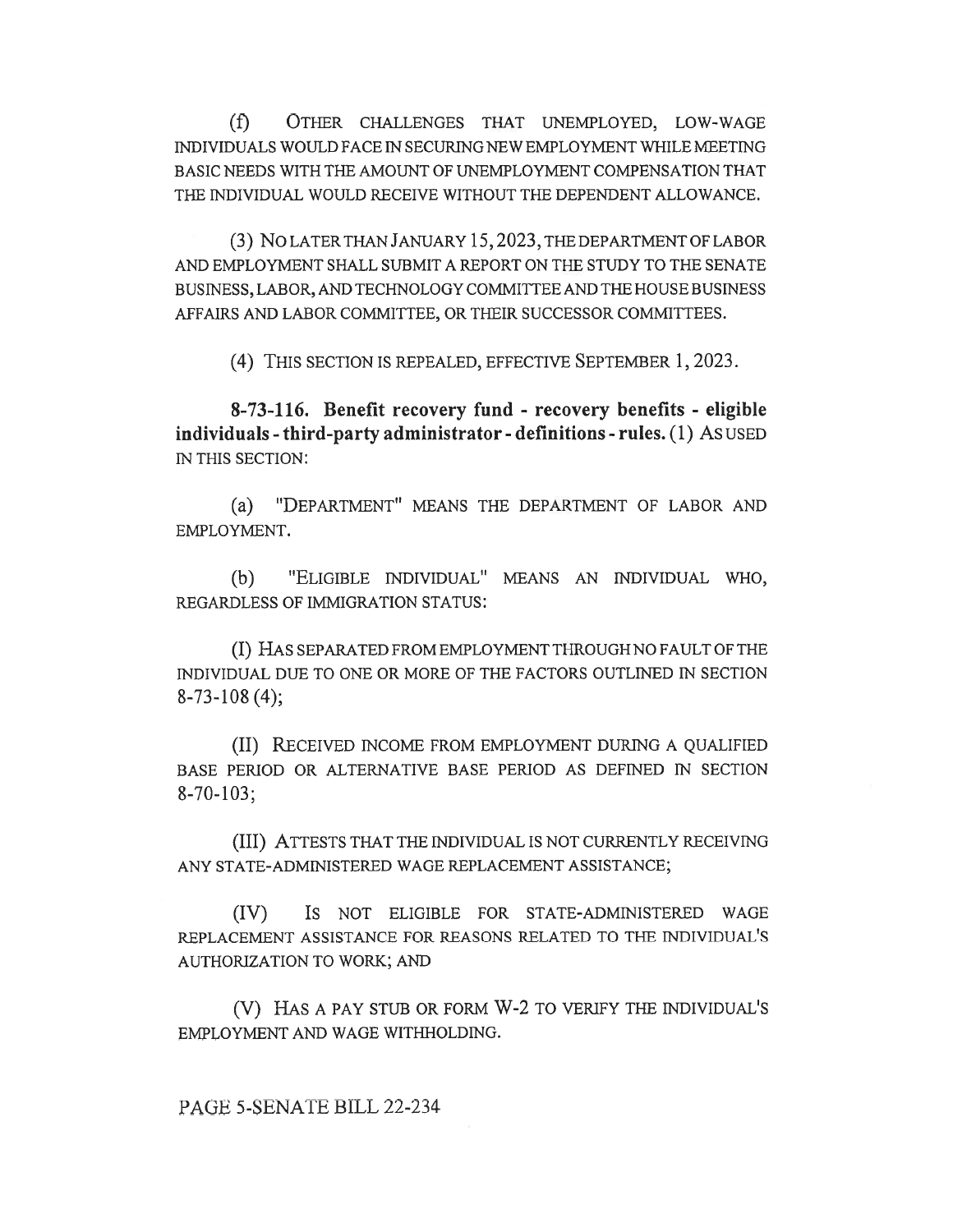(C) "FUND" MEANS THE BENEFIT RECOVERY FUND CREATED IN SUBSECTION (2) OF THIS SECTION.

(d) "RECOVERY BENEFITS" MEANS BENEFITS CALCULATED PURSUANT TO SUBSECTION (5) OF THIS SECTION.

(e) "THIRD-PARTY ADMINISTRATOR" MEANS AN ENTITY WITH WHICH THE DIVISION CONTRACTS TO ADMINISTER PAYMENTS TO ELIGIBLE INDIVIDUALS FROM THE FUND PURSUANT TO SUBSECTION (5) OF THIS SECTION.

(2) (a) THERE IS HEREBY CREATED IN THE STATE TREASURY THE BENEFIT RECOVERY FUND TO PROVIDE GRANTS TO A THIRD-PARTY ADMINISTRATOR TO PROVIDE PAYMENTS TO ELIGIBLE INDIVIDUALS.

(b) THE FUND CONSISTS OF:

(I) MONEY TRANSFERRED TO THE FUND PURSUANT TO SECTION 8-77-109 (2)(a); AND

(II) GIFTS, GRANTS, AND DONATIONS RECEIVED BY THE DEPARTMENT FROM ANY OTHER PUBLIC OR PRIVATE ORGANIZATION OR ENTITY OR INDIVIDUAL AND ANY INTEREST EARNED ON SUCH GIFTS, GRANTS, AND DONATIONS.

(C) THE STATE TREASURER SHALL CREDIT ALL INTEREST AND INCOME DERIVED FROM THE DEPOSIT AND INVESTMENT OF MONEY IN THE FUND TO THE FUND.

(d) MONEY IN THE FUND IS CONTINUOUSLY APPROPRIATED TO THE DEPARTMENT FOR THE PURPOSES OF THIS SECTION.

(e) (I) IF THE AMOUNT IN THE FUND EXCEEDS THIRTY MILLION DOLLARS, AS ADJUSTED FOR THE UNITED STATES DEPARTMENT OF LABOR'S BUREAU OF LABOR STATISTICS CONSUMER PRICE INDEX FOR DENVER-AURORA-LAKEWOOD OR ITS SUCCESSOR INDEX, EXCLUDING GIFTS, GRANTS, OR DONATIONS, THE STATE TREASURER SHALL TRANSFER THE MONEY IN THE FUND IN EXCESS OF THIRTY MILLION DOLLARS TO THE UNEMPLOYMENT COMPENSATION FUND CREATED IN SECTION 8-77-101 (1).

PAGE 6-SENATE BILL 22-234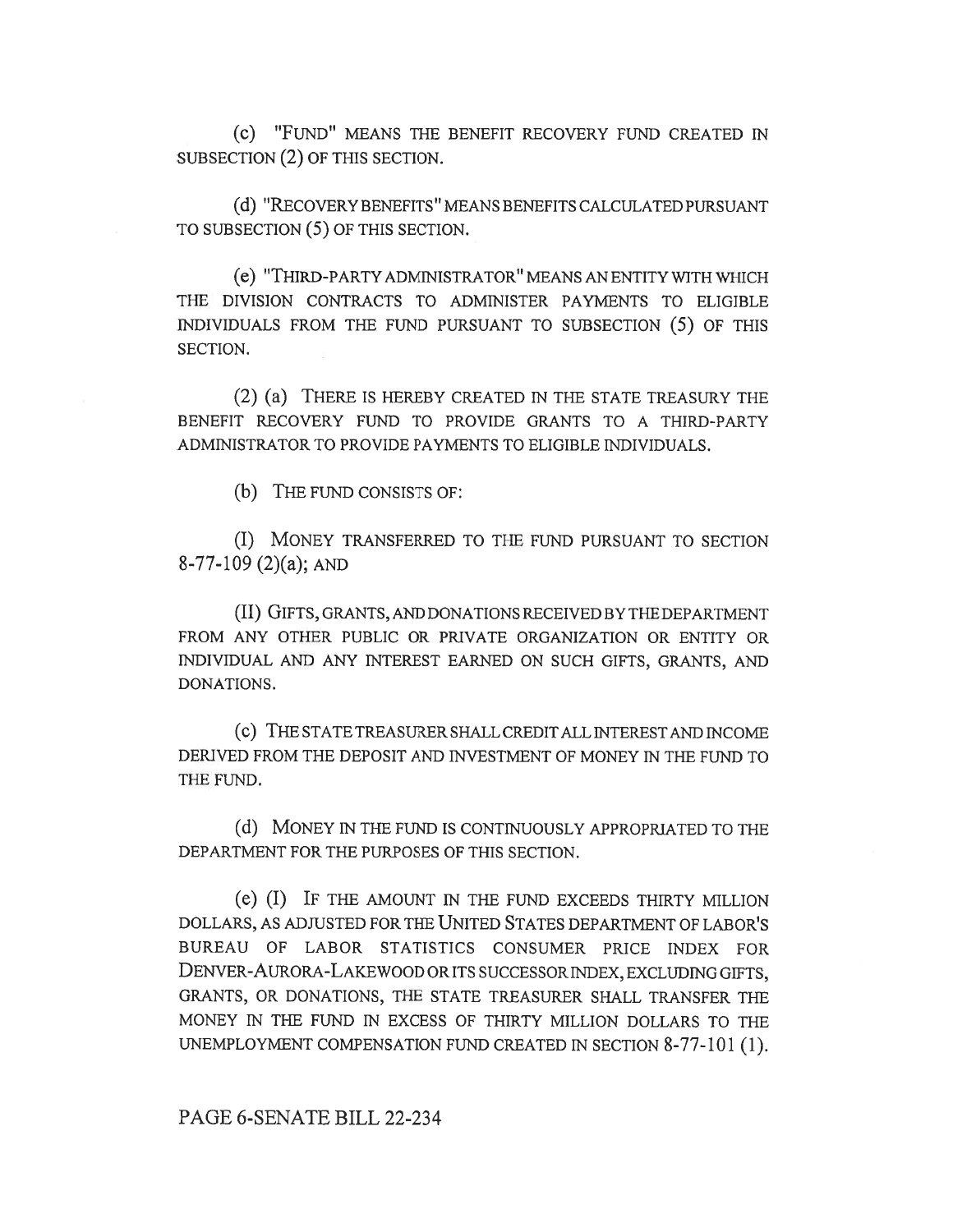(II) THE DEPARTMENT MAY CONTINUE TO SOLICIT AND ACCEPT GIFTS, GRANTS, AND DONATIONS REGARDLESS OF THE FUND BALANCE.

(3) (a) EACH QUARTER, TO THE EXTENT ALLOWED BY THE UNITED STATES DEPARTMENT OF LABOR EMPLOYMENT TRAINING ADMINISTRATION, THE DEPARTMENT SHALL ALLOCATE THE MONEY IN THE FUND TO ONE OR MORE THIRD-PARTY ADMINISTRATORS FOR THE PURPOSE OF PROVIDING RECOVERY BENEFITS TO ELIGIBLE INDIVIDUALS. AT A MINIMUM, A THIRD-PARTY ADMINISTRATOR MUST HAVE EXPERIENCE BUILDING AND OPERATING FINANCIAL BENEFIT SYSTEMS THAT ARE PROVEN TO BE ACCESSIBLE AND RESPONSIVE TO THE TARGET POPULATION.

(b) THE DEPARTMENT SHALL DEVELOP A PROCESS FOR CONTRACTING WITH THIRD-PARTY ADMINISTRATORS TO PROVIDE RECOVERY BENEFITS TO ELIGIBLE INDIVIDUALS, AND MAY DEVELOP GUIDANCE AS NECESSARY, INCLUDING RULES SPECIFYING THE GRANT PROCESS FOR THIRD-PARTY ADMINISTRATORS. THE DEPARTMENT SHALL SELECT A THIRD-PARTY ADMINISTRATOR WITHIN NINETY DAYS AFTER THE EFFECTIVE DATE OF THIS SECTION.

(c) A THIRD-PARTY ADMINISTRATOR SELECTED PURSUANT TO SUBSECTION (2)(b) OF THIS SECTION SHALL, WITHIN ONE HUNDRED DAYS AFTER THE EFFECTIVE DATE OF THIS SECTION:

(I) PROVIDE OUTREACH TO UNEMPLOYED INDIVIDUALS WHO MAY BE ELIGIBLE FOR PAYMENTS THROUGH THE FUND;

(II) SCREEN EACH APPLICANT FOR RECOVERY BENEFITS TO DETERMINE IF THE APPLICANT IS AN ELIGIBLE INDIVIDUAL; AND

(III) PAY RECOVERY BENEFITS TO ELIGIBLE INDIVIDUALS.

(4) To RECEIVE RECOVERY BENEFITS, AN ELIGIBLE INDIVIDUAL MUST APPLY TO A THIRD-PARTY ADMINISTRATOR WITH WHICH THE DIVISION HAS CONTRACTED.

(5) (a) A THIRD-PARTY ADMINISTRATOR SHALL PAY EACH ELIGIBLE INDIVIDUAL WHO IS TOTALLY UNEMPLOYED IN ANY WEEK, WITH RESPECT TO THAT WEEK, RECOVERY BENEFITS AT A RATE OF FIFTY-FIVE PERCENT OF THE ELIGIBLE INDIVIDUAL'S AVERAGE WEEKLY WAGE AS DETERMINED FROM

## PAGE 7-SENATE BILL 22-234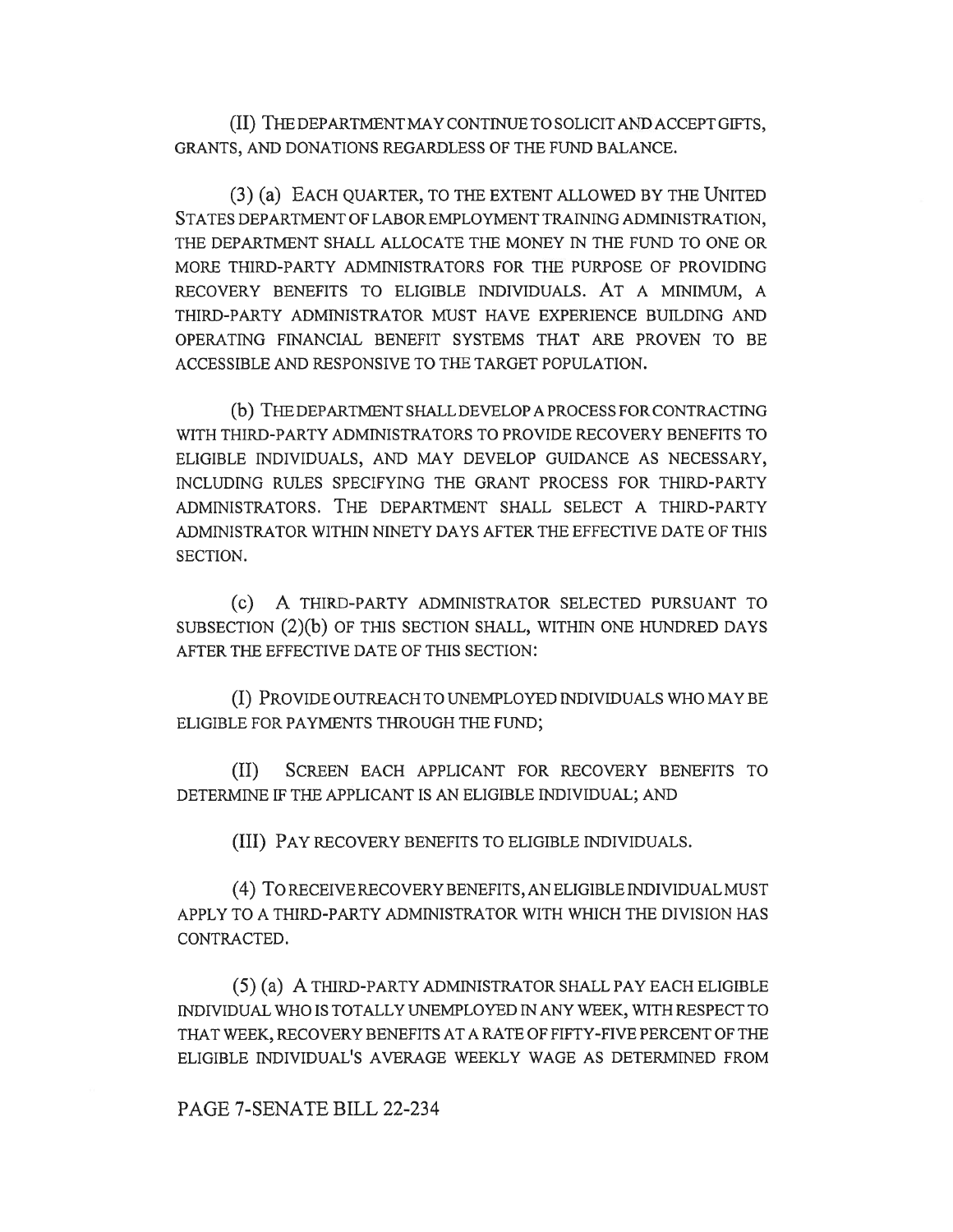EARNINGS DATA PROVIDED TO THE THIRD-PARTY ADMINISTRATOR; EXCEPT THAT THE MAXIMUM WEEKLY PAYMENT AMOUNT MAY NOT EXCEED THE MAXIMUM WEEKLY BENEFIT AMOUNT FOR BENEFITS AS CALCULATED PURSUANT TO SECTION 8-73-102 (2).

(b) IF THE RECOVERY BENEFIT AMOUNT IS NOT AN EVEN DOLLAR AMOUNT, THE THIRD-PARTY ADMINISTRATOR SHALL ROUND THE RECOVERY BENEFIT AMOUNT TO THE NEXT LOWER FULL DOLLAR AMOUNT.

(c) AN ELIGIBLE INDIVIDUAL MAY RECEIVE RECOVERY BENEFITS FOR A MAXIMUM OF THIRTEEN WEEKS DURING THE ELIGIBLE INDIVIDUAL'S PERIOD OF UNEMPLOYMENT.

(6) IF THE FUND BALANCE IS BELOW FIVE HUNDRED THOUSAND DOLLARS, AS ADJUSTED FOR THE UNITED STATES DEPARTMENT OF LABOR'S BUREAU OF LABOR STATISTICS CONSUMER PRICE INDEX FOR DENVER-AURORA-LAKEWOOD OR ITS SUCCESSOR INDEX, A THIRD-PARTY ADMINISTRATOR SHALL SUSPEND PAYMENTS UNTIL THE BALANCE OF THE FUND IS EQUAL TO OR GREATER THAN FIVE HUNDRED THOUSAND DOLLARS.

(7) (a) ALL PERSONAL INFORMATION AND DOCUMENTS COLLECTED ARE CONFIDENTIAL, EXEMPT FROM DISCLOSURE UNDER THE "COLORADO OPEN RECORDS ACT", PART 2 OF ARTICLE 72 OF TITLE 24, AND MAY BE USED OR DISCLOSED ONLY FOR PURPOSES OF THIS SECTION, EXCEPT WHERE NECESSARY TO COMPLY WITH A COURT ORDER.

(b) IN CARRYING OUT THE REQUIREMENTS OF THIS SECTION:

(I) THE DEPARTMENT AND ANY CONTRACTED THIRD-PARTY ADMINISTRATOR SHALL ESTABLISH PROCEDURES AND SAFEGUARDS AGAINST UNAUTHORIZED ACCESS TO AND USE OF PERSONAL INFORMATION COLLECTED PURSUANT TO THIS SECTION BY ANY PERSON, OTHER THAN FOR THE PURPOSE OF THIS SECTION; AND

(II) A THIRD-PARTY ADMINISTRATOR SHALL NOT DISCLOSE THAT AN INDIVIDUAL HAS APPLIED FOR OR IS A RECIPIENT OF RECOVERY BENEFITS TO ANY PERSON THAT IS NOT ADMINISTERING THE PROGRAM.

SECTION 5. In Colorado Revised Statutes, 8-74-101, add (4) as follows:

PAGE 8-SENATE BILL 22-234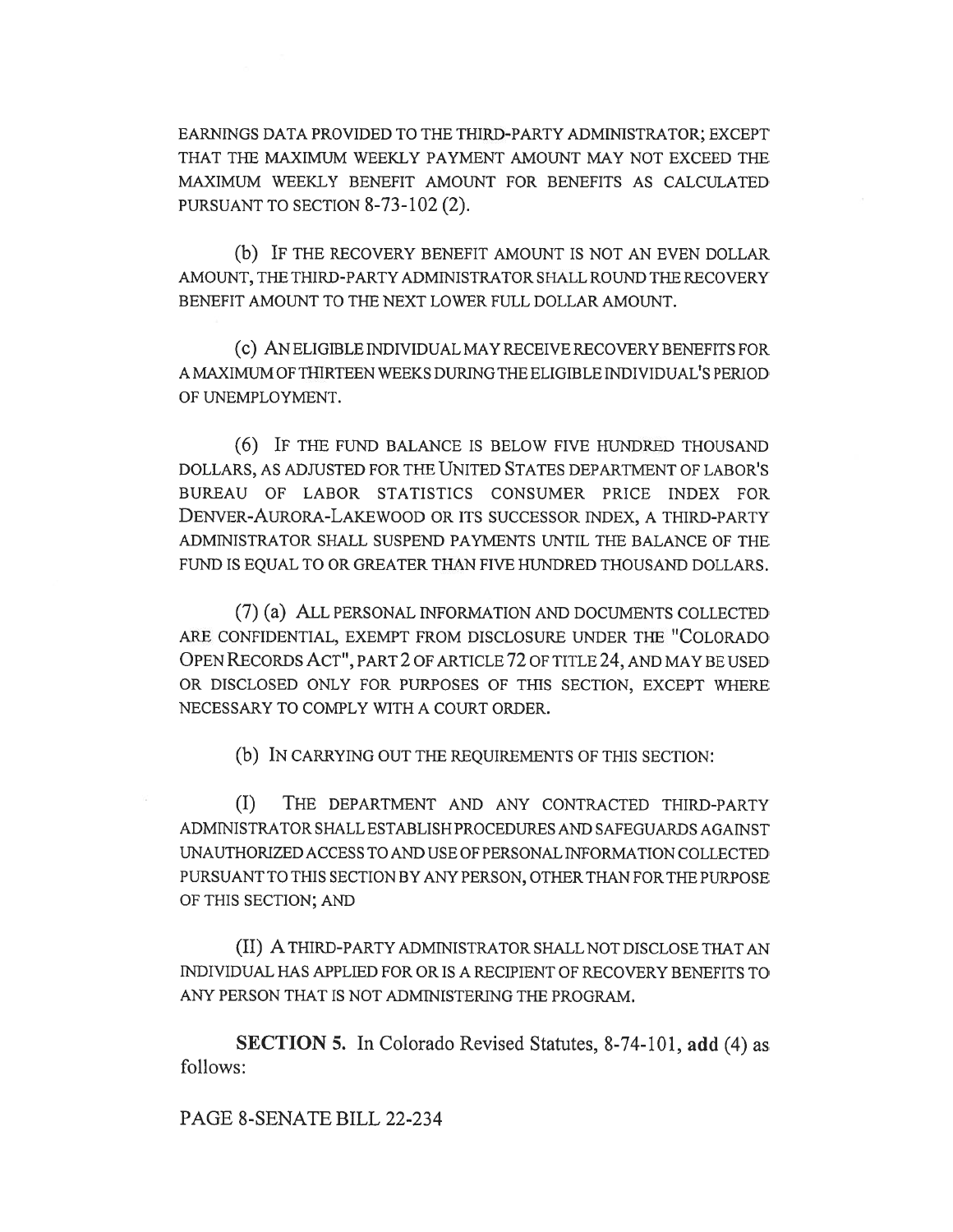8-74-101. Claims for benefits - employer-provided information required. (4) AT THE TIME OF SEPARATION FROM AN EMPLOYER, THE EMPLOYER SHALL PROVIDE EACH EMPLOYEE, IN A WRITTEN FORMAT AND DISTRIBUTION METHOD, TO INCLUDE ELECTRONIC OR HARD COPY, THAT IS DETERMINED BY THE DIVISION, INFORMATION REGARDING THE AVAILABILITY OF UNEMPLOYMENT COMPENSATION BENEFITS. THE INFORMATION MUST INCLUDE:

(a) THE EMPLOYER'S NAME AND ADDRESS;

(b) THE EMPLOYEE'S NAME AND ADDRESS;

(c) THE EMPLOYEE'S IDENTIFICATION NUMBER OR THE LAST FOUR NUMBERS OF THE EMPLOYEE'S SOCIAL SECURITY NUMBER;

(d) THE EMPLOYEE'S START DATE, DATE OF LAST DAY WORKED, YEAR-TO-DATE EARNINGS, AND WAGES FOR THE LAST WEEK THE EMPLOYEE WORKED; AND

(e) THE REASON THE EMPLOYEE SEPARATED FROM THE EMPLOYER.

SECTION 6. In Colorado Revised Statutes, 8-76-102.5, amend  $(7)(c)$  as follows:

8-76-102.5. Rates effective upon fund solvency - repeal of prior rates - solvency surcharge - definitions - repeal. (7) (c) (I) Notwithstanding subsection (7)(a) of this section, for the calendar years 2021, and 2022, AND 2023, the division shall not assess a solvency surcharge on any employer.

(II) This subsection (7)(c) is repealed, effective January 1,  $2023$ 2024.

SECTION 7. In Colorado Revised Statutes, add 8-76-116 as follows:

8-76-116. Power to levy bond assessments - definition. (1) As USED IN THIS SECTION, "FUND" MEANS THE UNEMPLOYMENT COMPENSATION FUND CREATED IN SECTION 8-77-101 (1).

PAGE 9-SENATE BILL 22-234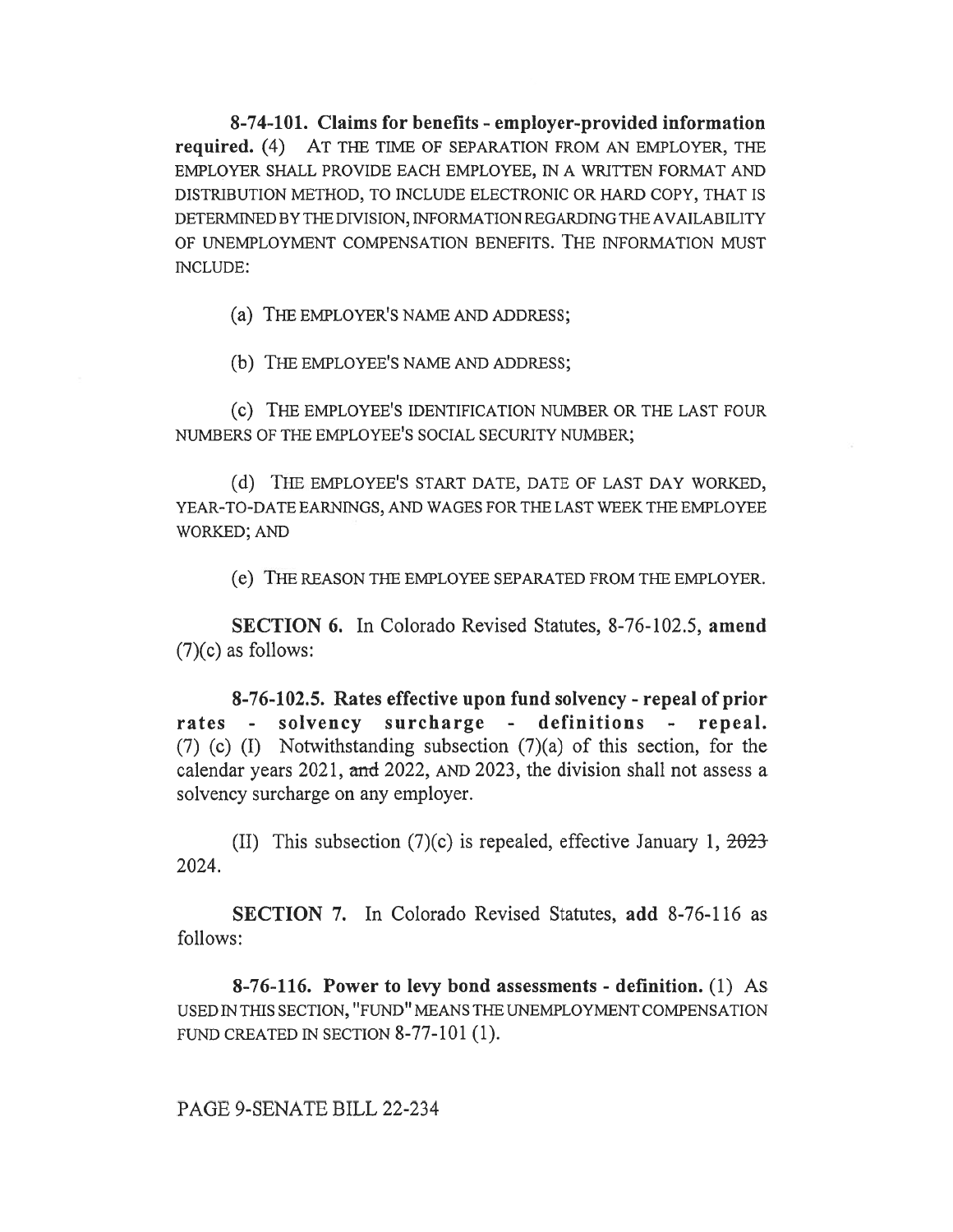(2) UPON RECEIVING THE CERTIFICATIONS SPECIFIED IN SECTION 8-71-103 (2), THE DIVISION, IN ADDITION TO THE OTHER POWERS GRANTED BY ARTICLES 70 TO 82 OF THIS TITLE 8, HAS POWER TO LEVY CERTAIN BOND ASSESSMENTS AS FOLLOWS:

(a) ALL BONDS AND NOTES ISSUED PURSUANT TO THIS SECTION ARE LIMITED OBLIGATIONS OF THE DIVISION, PAYABLE SOLELY FROM REVENUES GENERATED THROUGH THE LEVY BY THE AUTHORITY OF A BOND ASSESSMENT AGAINST EACH EMPLOYER, AS DEFINED IN SECTION 8-70-113, SUBJECT TO AN EXPERIENCE RATING UNDER ARTICLES 70 TO 82 OF THIS TITLE 8, IN AN AGGREGATE AMOUNT SUFFICIENT TO SATISFY SUBSECTION (2)(c) OF THIS SECTION OR FROM REVENUES GENERATED THROUGH THE LEVY BY THE DIVISION OF A BOND ASSESSMENT UNDER SECTION 8-71-103 (2)(d); FROM PAYMENTS FROM THE DIVISION OR MONEY APPLIED BY THE DIVISION UNDER SECTION 8-77-101 (1); FROM PROCEEDS DERIVED FROM THE SALE OF BONDS AND NOTES ISSUED UNDER THIS SECTION AND FROM THE EARNINGS ON THOSE PROCEEDS; AND FROM ALL MONEY AND SECURITIES IN ALL SPECIAL ACCOUNTS CREATED BY AND UNDER THE CONTROL OF THE DIVISION UNDER THIS SECTION. THE DIVISION SHALL COLLECT AND ADMINISTER THE BOND ASSESSMENT IN SUBSTANTIALLY THE SAME MANNER AS OTHER EMPLOYER PREMIUMS AND SURCHARGES REQUIRED UNDER ARTICLES 70 TO 82 OF THIS TITLE 8. SUBJECT TO ARTICLES 70 TO 82 OF THIS TITLE 8, THE ASSESSMENT DOES NOT APPLY TO THE COVERED EMPLOYERS OF THE STATE AND LOCAL GOVERNMENTS, TO THOSE NONPROFIT ORGANIZATIONS THAT ARE REIMBURSABLE EMPLOYERS, OR TO POLITICAL SUBDIVISIONS ELECTING THE SPECIAL RATE.

(b) THE DIVISION MAY DEPOSIT ALL OR ANY PORTION OF MONEY COLLECTED FROM ASSESSMENTS FOR PRINCIPAL-RELATED BOND REPAYMENT COSTS INTO THE FUND. THE PORTION OF THESE REVENUES DEPOSITED INTO THE FUND CONSTITUTES PART OF EACH EMPLOYER'S UNEMPLOYMENT INSURANCE CONTRIBUTIONS, AND THE DIVISION SHALL PAY AMOUNTS FROM THESE REVENUES FOR THE REPAYMENT OF THE PRINCIPAL OF BONDS ISSUED UNDER THIS SECTION OR SECTION 8-71-103 (2)(d).

(c) THE LEVY MUST BE AT A RATE OR RATES THAT, WHEN APPLIED AGAINST THE TAXABLE WAGES OF THOSE EMPLOYERS SUBJECT TO THE BOND ASSESSMENT, WILL PRODUCE AN AMOUNT SUFFICIENT TO PAY ALL COSTS ASSOCIATED WITH OR OTHERWISE RELATING TO BONDS AND NOTES ISSUED PURSUANT TO THIS SUBSECTION (2), INCLUDING THE PRINCIPAL OF, AND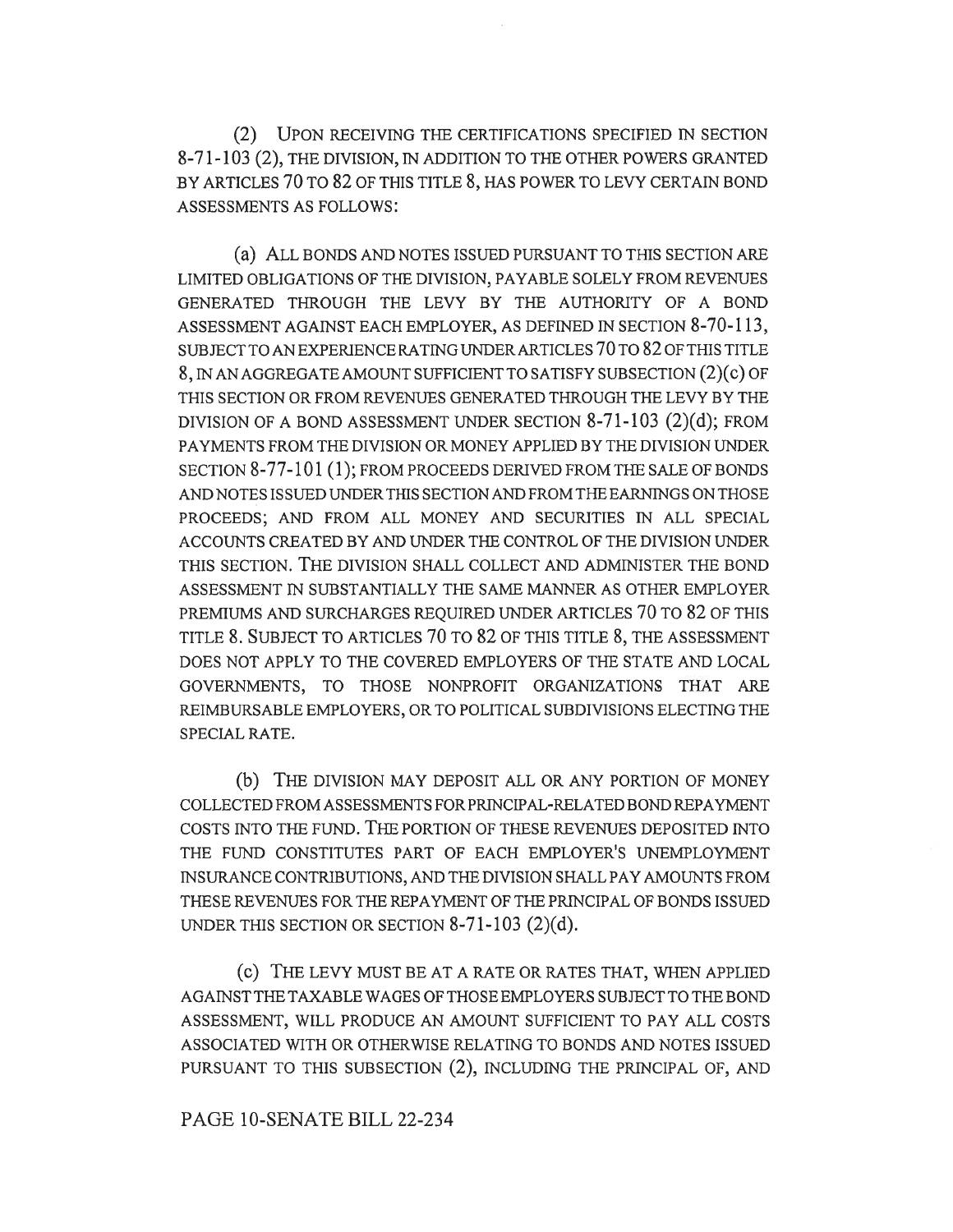INTEREST AND PREMIUM, IF ANY, ON, THE BONDS AND NOTES, THE COSTS OF BOND ISSUANCE AND ADMINISTRATION, OTHER RELATED FEES AND COSTS OF THE DIVISION, AND RESERVES THEREFOR.

(d) EMPLOYERS SHALL SUBMIT BOND ASSESSMENTS DESCRIBED IN THIS SUBSECTION (2) ASSOCIATED WITH NONPRINCIPAL-RELATED BOND REPAYMENT COSTS IN A DIFFERENT MANNER THAN THE EMPLOYER'S NORMAL PREMIUMS AND SURCHARGES PAID UNDER ARTICLES 70 TO 82 OF THIS TITLE 8, AS DETERMINED BY THE DIVISION, AND THE ASSESSMENTS ARE A LIEN UPON THE REAL AND PERSONAL PROPERTY OF AN EMPLOYER IN THE MANNER AND TO THE EXTENT SET FORTH IN SECTION 8-79-103. THE DIVISION SHALL DEPOSIT THE ASSESSMENTS INTO THE UNEMPLOYMENT BOND REPAYMENT ACCOUNT CREATED IN SECTION 8-77-103.5, AND SHALL, AFTER OFFSETTING THE DIVISION'S COSTS FOR COLLECTING AND ADMINISTERING THE BOND ASSESSMENTS, USE THIS MONEY ONLY FOR PAYMENT FROM TIME TO TIME TO ONE OR MORE SPECIAL ACCOUNTS CREATED BY AND UNDER THE CONTROL OF THE ISSUER OF THE BONDS. THE ISSUER OF THE BONDS SHALL USE ALL MONEY ACCRUING IN A SPECIAL ACCOUNT ONLY TO PAY NONPRINCIPAL-RELATED BOND REPAYMENT COSTS DESCRIBED IN SUBSECTION (2)(c) OF THIS SECTION, AND THE ISSUER OF THE BONDS SHALL PAY ANY MONEY REMAINING IN SUCH AN ACCOUNT AND NOT BE REQUIRED TO PAY NONPRINCIPAL-RELATED BOND REPAYMENT COSTS TO THE DIVISION FOR DEPOSIT IN THE FUND.

(e) EMPLOYERS SHALL SUBMIT BOND ASSESSMENTS DESCRIBED IN THIS SUBSECTION (2) ASSOCIATED WITH PRINCIPAL-RELATED BOND REPAYMENT COSTS IN THE SAME MANNER AS THE EMPLOYER'S NORMAL PREMIUMS AND SURCHARGES PAID UNDER ARTICLES 70 TO 82 OF THIS TITLE 8, AND THE ASSESSMENTS ARE A LIEN UPON THE REAL AND PERSONAL PROPERTY OF AN EMPLOYER IN THE MANNER AND TO THE EXTENT SET FORTH IN SECTION 8-79-103. THE DIVISION MAY DEPOSIT ALL OR ANY PORTION OF THE ASSESSMENTS INTO THE FUND. THE PORTION OF THE ASSESSMENTS DEPOSITED INTO THE FUND CONSTITUTE PART OF EACH EMPLOYER'S UNEMPLOYMENT INSURANCE CONTRIBUTIONS. BOND ASSESSMENTS DESCRIBED IN THIS SUBSECTION (2) ASSOCIATED WITH PRINCIPAL-RELATED BOND REPAYMENT COSTS ARE AVAILABLE FOR PAYMENT FROM TIME TO TIME TO ONE OR MORE SPECIAL ACCOUNTS CREATED BY AND UNDER THE CONTROL OF THE ISSUER OF THE BONDS. ALL MONEY ACCRUING IN A SPECIAL ACCOUNT FOR PRINCIPAL-RELATED BOND REPAYMENT COSTS CAN BE USED BY THE ISSUER OF THE BONDS ONLY TO PAY THE PRINCIPAL COSTS OF THE BONDS.

PAGE 11-SENATE BILL 22-234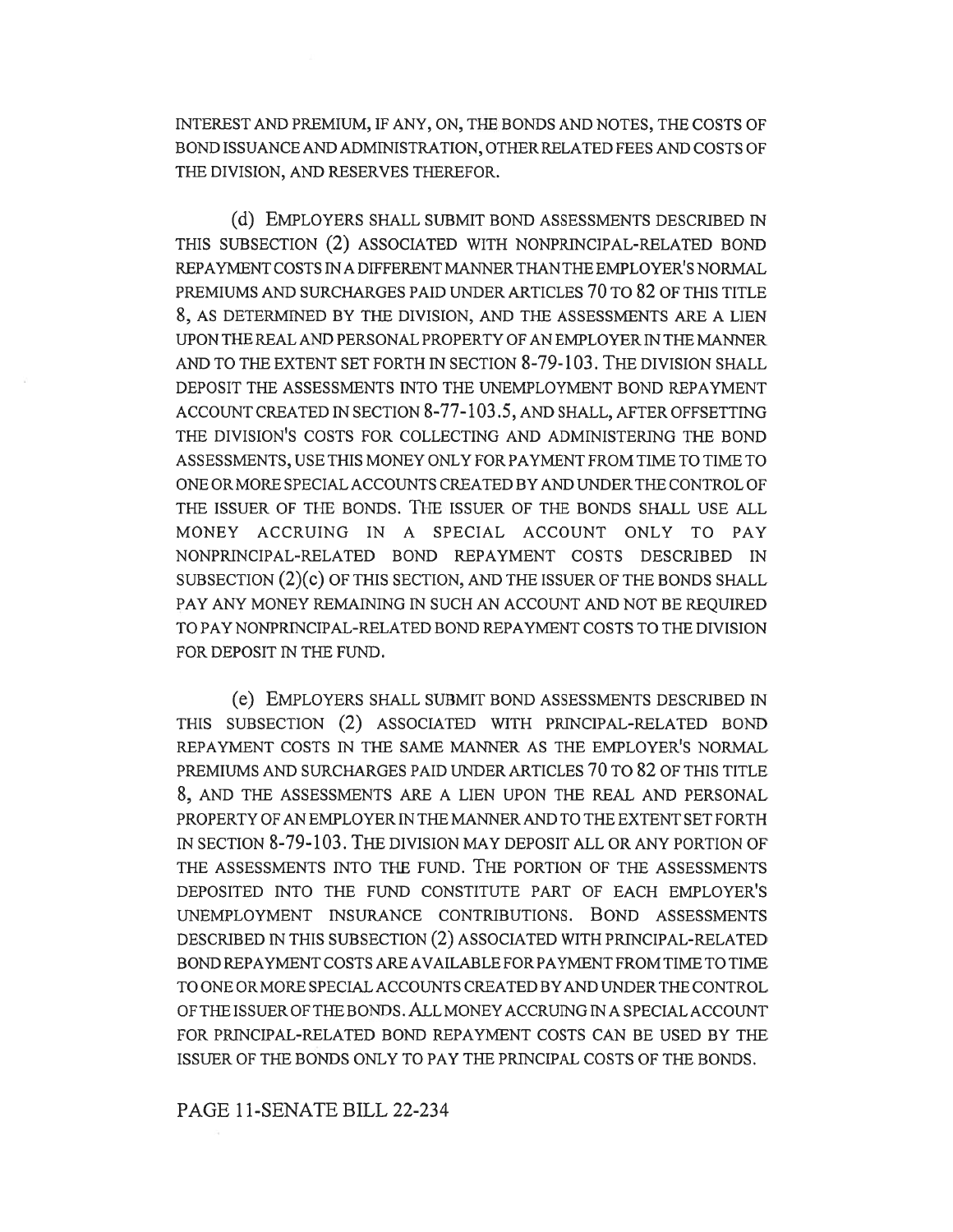(3) THE DIVISION SHALL NOT ISSUE ITS BONDS AND NOTES UNTIL THE MONTHLY BALANCE IN THE FUND IS EQUAL TO OR LESS THAN NINE-TENTHS OF ONE PERCENT OF THE TOTAL WAGES REPORTED BY RATABLE EMPLOYERS FOR THE CALENDAR YEAR, OR THE MOST RECENT AVAILABLE FOUR CONSECUTIVE QUARTERS PRIOR TO THE LAST COMPUTATION DATE, AND THE GOVERNOR, THE STATE TREASURER, AND THE EXECUTIVE DIRECTOR OF THE DEPARTMENT OF LABOR AND EMPLOYMENT HAVE EACH CERTIFIED IN WRITING TO THE DIVISION:

(a) THAT OTHER FUNDING ALTERNATIVES TO THE ISSUANCE OF BONDS AND NOTES HAVE BEEN CONSIDERED AND THAT THE ISSUANCE OF SUCH BONDS AND NOTES IS THE MOST COST-EFFECTIVE MEANS FOR THE DIVISION TO MAINTAIN ADEQUATE BALANCES IN THE FUND OR TO REPAY MONEY ADVANCED TO THE STATE PURSUANT TO 42 U.S.C. SEC. 1321;

(b) THE AMOUNT OF MONEY REQUIRED TO MAINTAIN ADEQUATE BALANCES IN THE FUND OR TO REPAY MONEY ADVANCED TO THE STATE PURSUANT TO 42 U.S.C. SEC. 1321, OR BOTH;

(c) THE AMOUNT OF BONDS AND NOTES REQUIRED FOR THE PURPOSES DESCRIBED IN SUBSECTION (2) OF THIS SECTION; AND

(d) THE BOND ASSESSMENT RATE OR RATES, OR A FORMULA OR OTHER PROCEDURE FOR DETERMINING SUCH RATE OR RATES, THAT WILL PRODUCE AN AMOUNT SUFFICIENT, TOGETHER WITH ANY OTHER MONEY AVAILABLE OR EXPECTED TO BE AVAILABLE, TO PAY ALL COSTS ASSOCIATED WITH OR OTHERWISE RELATING TO BONDS AND NOTES ISSUED PURSUANT TO SUBSECTION (2) OF THIS SECTION, INCLUDING THE PRINCIPAL OF, AND INTEREST AND PREMIUM, IF ANY, ON, THE BONDS AND NOTES, THE COSTS OF BOND ISSUANCE AND ADMINISTRATION, AND ANY OTHER RELATED FEES AND COSTS OF THE DIVISION, AND RESERVES THEREFOR.

SECTION 8. In Colorado Revised Statutes, 8-77-103, add (3) as follows:

8-77-103. Advances from federal unemployment trust fund - title XII repayment fund. (3) (a) THE TITLE XII REPAYMENT FUND, REFERRED TO IN THIS SUBSECTION (3) AS THE "FUND", IS HEREBY CREATED IN THE STATE TREASURY. THE FUND CONSISTS OF MONEY TRANSFERRED BY THE STATE TREASURER PURSUANT TO SECTION 24-75-227 (3.7) AND ANY OTHER

PAGE 12-SENATE BILL 22-234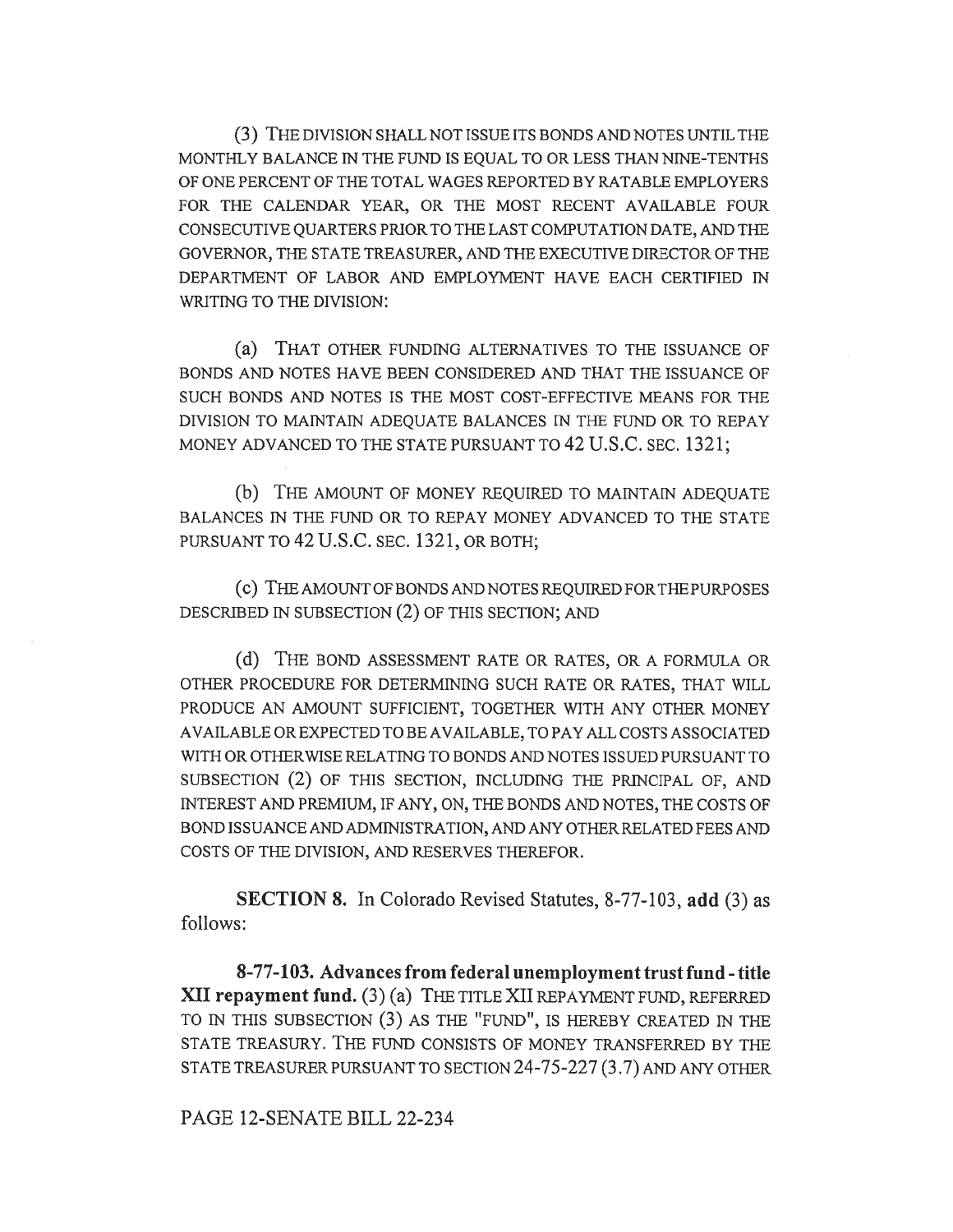MONEY THAT THE GENERAL ASSEMBLY MAY APPROPRIATE OR TRANSFER TO THE FUND.

(b) THE STATE TREASURER SHALL CREDIT ALL INTEREST AND INCOME DERIVED FROM THE DEPOSIT AND INVESTMENT OF MONEY IN THE FUND TO THE FUND.

(c) MONEY IN THE FUND IS CONTINUOUSLY APPROPRIATED TO THE DIVISION TO REPAY FEDERAL ADVANCES RECEIVED PURSUANT TO THIS SECTION AND ANY INTEREST OWING ON SUCH ADVANCES.

(d) THE REPAYMENT OF FEDERAL ADVANCES, AND INTEREST ON SUCH ADVANCES, IS AN ALLOWABLE USE OF THE MONEY RECEIVED BY THE STATE UNDER THE FEDERAL "AMERICAN RESCUE PLAN ACT OF 2021", PUB.L. 117-2, AS SPECIFIED IN 31 CFR 35.6 (b)(3)(ii)(A)(10)(i) AND 31 CFR 35.6  $(b)(3)(ii)(A)(10)(ii).$ 

(e) THE DIVISION SHALL COMPLY WITH THE COMPLIANCE, REPORTING, RECORD-KEEPING, AND PROGRAM EVALUATION REQUIREMENTS ESTABLISHED BY THE OFFICE OF STATE PLANNING AND BUDGETING AND THE STATE CONTROLLER IN ACCORDANCE WITH SECTION 24-75-226 (5).

SECTION 9. In Colorado Revised Statutes, amend 8-77-103.5 as follows:

8-77-103.5. Issuance of unemployment revenue bonds and notes - unemployment bond repayment account - creation. (1) The executive director of the department of labor and employment is authorized to request the STATE TREASURER TO ACT AS ADVISOR TO THE DIVISION. THE DIVISION MAY ALSO REQUEST THE Colorado housing and finance authority ACT AS ISSUING MANAGER, to issue such bonds and notes as are necessary to maintain adequate balances in the unemployment compensation fund or to repay moneys MONEY advanced to the state from the federal unemployment trust fund, or both. Such requests shall be made in accordance with the provisions of section  $24-36-121$  OR 29-4-710.7.  $C.R.S.$ 

(2) There is hereby created the unemployment bond repayment account, which shall be credited with bond assessments for nonprincipal-related bond costs collected on behalf of THE DIVISION UNDER SECTION 24-36-121 OR the Colorado housing and finance authority under

PAGE 13-SENATE BILL 22-234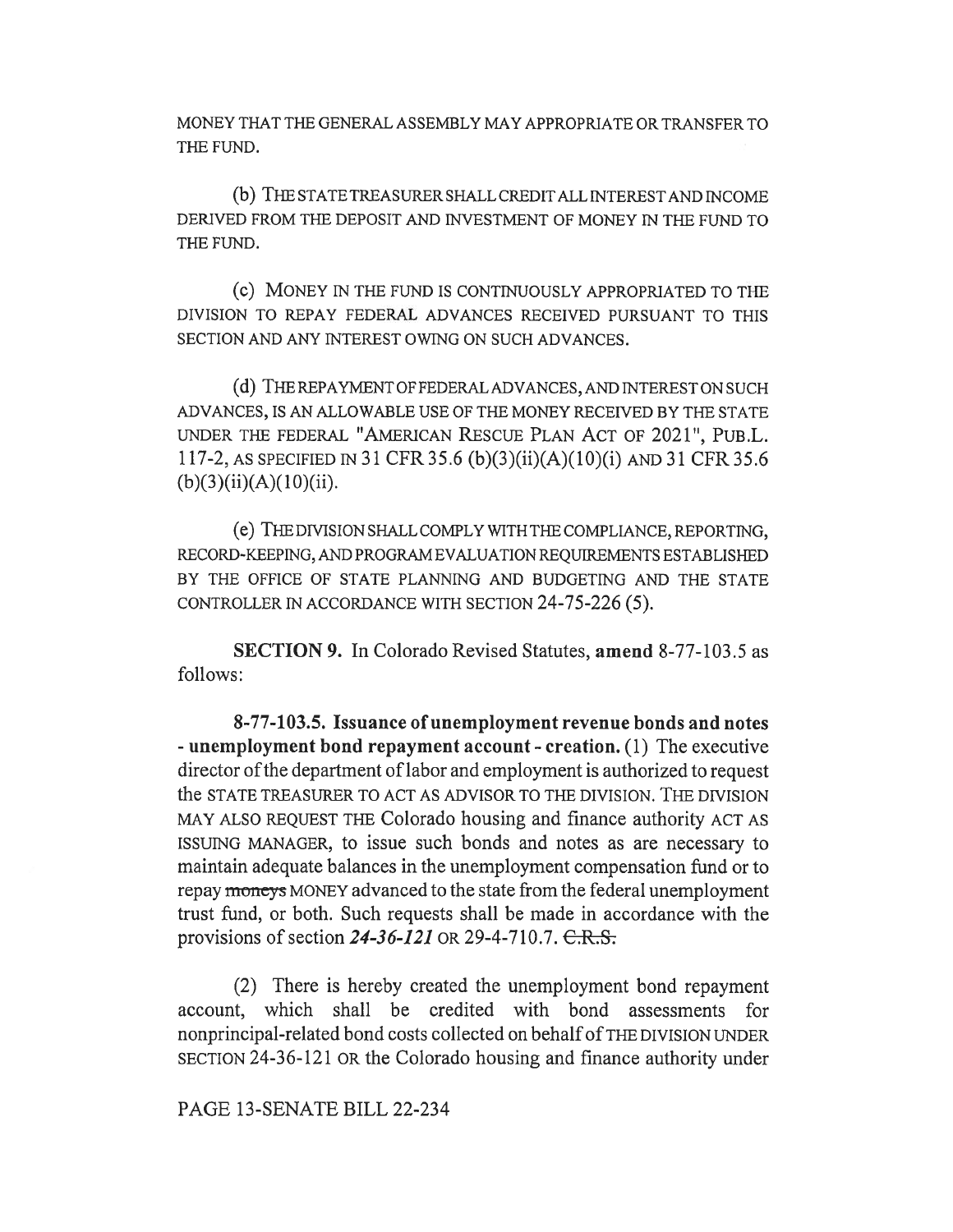section 29-4-710.7  $C.R.S.$ , or by the division under section 8-71-103. After the division's costs have been deducted from the bond repayment account, moneys MONEY in the fund shall be paid to the account or accounts maintained by THE STATE TREASURER UNDER SECTION 24-36-121 OR the Colorado housing and finance authority under section  $29-4-710.7 \text{ C.R.S.}$ or by the division with respect to bonds issued under section 8-71-103.

SECTION 10. In Colorado Revised Statutes, 8-77-109, amend  $(1)(b)$  and  $(2)(a)$  introductory portion; and **add**  $(5)$  as follows:

8-77-109. Employment support fund - employment and training technology fund - created - uses - repeal.  $(1)$   $(b)$  There is hereby established the employment support fund. This fund consists of the first 0.0011 0.00145 assessed as part of each employer's premium under section 8-76-102.5 (3)(a).

(2) (a) The state treasurer shall credit the moneys MONEY collected pursuant to this section to the employment support fund created in subsection (1) of this section; EXCEPT THAT, TO THE EXTENT ALLOWED BY THE UNITED STATES DEPARTMENT OF LABOR EMPLOYMENT TRAINING ADMINISTRATION, THE STATE TREASURER SHALL CREDIT .00035 OF EACH EMPLOYER'S PREMIUM UNDER SECTION  $8-76-102.5$  (3)(a) TO THE BENEFIT RECOVERY FUND CREATED IN SECTION 8-73-116, UP TO A MAXIMUM OF FIFTEEN MILLION DOLLARS EACH YEAR. AT THE END OF THE STATE FISCAL YEAR, ANY MONEY IN THE EMPLOYMENT SUPPORT FUND THAT EXCEEDS THE TOTAL OF A .0011 ASSESSED AS PART OF EACH EMPLOYER'S PREMIUM PLUS SEVENTEEN MILLION DOLLARS SHALL BE TRANSFERRED BY THE STATE TREASURER TO THE UNEMPLOYMENT COMPENSATION FUND CREATED IN SECTION 8-77-101 (1). The general assembly shall appropriate the moneys MONEY in the employment support fund annually to the department of labor and employment:

(5) THE DEPARTMENT SHALL CONDUCT A STUDY WITH THE UNITED STATES DEPARTMENT OF LABOR AND ANY RELEVANT STAKEHOLDERS TO EVALUATE THE EMPLOYMENT SUPPORT FUND AND DETERMINE WHAT STEPS MAY BE NECESSARY TO ENSURE THE FUND CONFORMS WITH FEDERAL LAW. THE DEPARTMENT SHALL REPORT THE FINDINGS OF THE STUDY TO THE HOUSE COMMITTEE ON BUSINESS AFFAIRS AND LABOR AND THE SENATE COMMITTEE ON BUSINESS, LABOR, AND TECHNOLOGY BY DECEMBER 15, 2022.

PAGE 14-SENATE BILL 22-234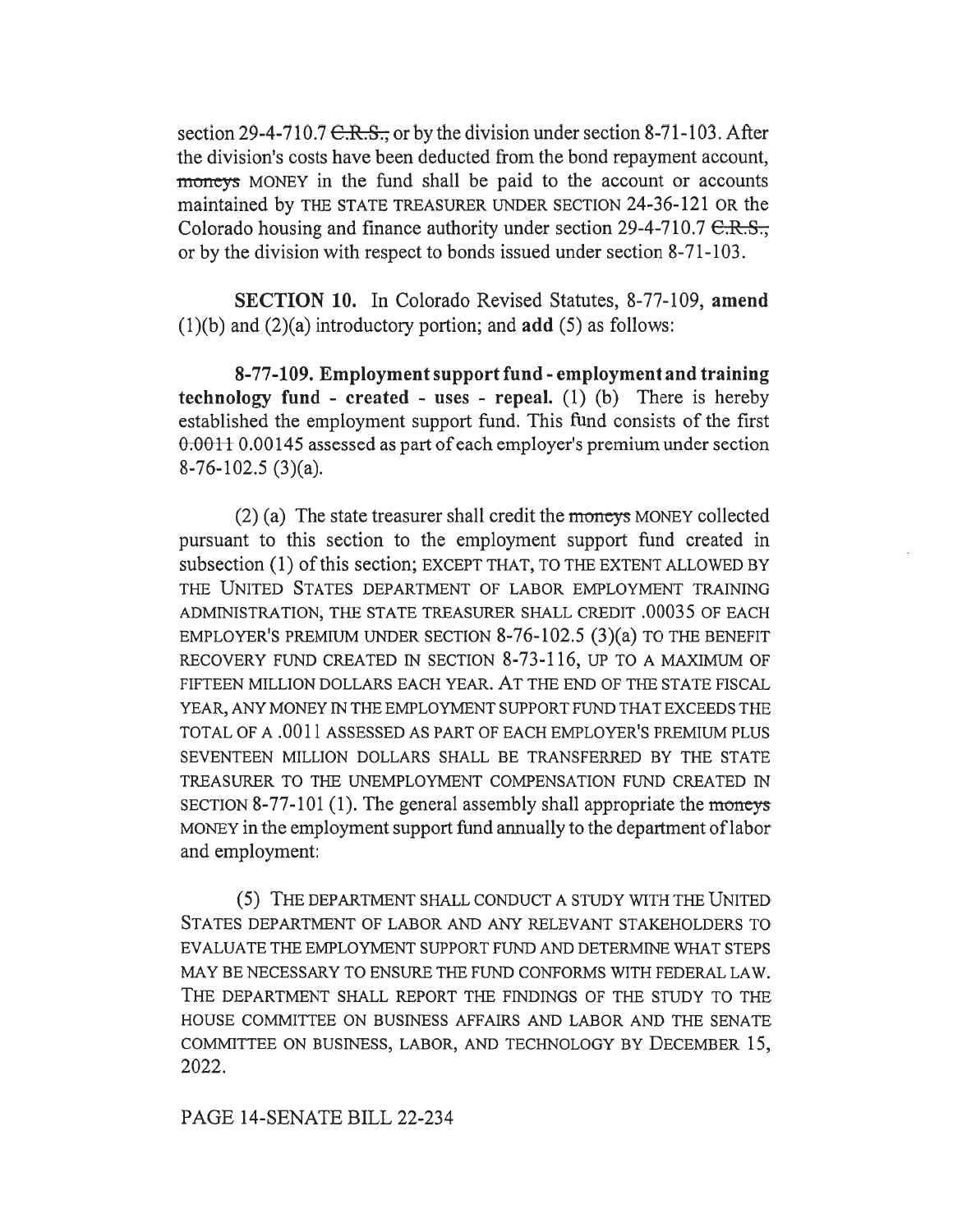SECTION 11. In Colorado Revised Statutes, 8-81-101, amend  $(4)(a)(I)$  and  $(4)(a)(II)$ ; and add  $(4)(a)(I.5)$  and  $(4)(e)$  as follows:

8-81-101. Penalties. (4) (a) (I) Any person who has received any sum as benefits under articles 70 to 82 of this title to which he TITLE 8 TO WHICH THE PERSON was not entitled shall MAY be required to repay such amount to the division for the fund. Such sum shall be collected in the manner provided in section 8-79-102; except that the division may waive the repayment of an overpayment if the division determines such repayment to be inequitable. REPAYMENT IS INEQUITABLE WHEN:

(A) THE PERSON WHO RECEIVED THE OVERPAYMENT IS RECEIVING OR HAS RECEIVED ANY OF THE FOLLOWING PUBLIC ASSISTANCE BENEFITS IN THE TWELVE MONTHS PRIOR TO THE DIVISION PROVIDING NOTICE TO THE PERSON OF THE OVERPAYMENT: FEDERAL SUPPLEMENTAL NUTRITION ASSISTANCE PROGRAM BENEFITS, TEMPORARY ASSISTANCE TO NEEDY FAMILIES BENEFITS, FEDERAL SUPPLEMENTAL SECURITY INCOME, SOCIAL SECURITY DISABILITY BENEFITS RECEIVED AFTER ANY UNEMPLOYMENT INSURANCE BENEFITS WERE PAID, MEANS-TESTED LEGAL AID SERVICES; BENEFITS FROM THE LOW-INCOME ENERGY ASSISTANCE PROGRAM CREATED IN SECTION 26-2-122.5, FEDERAL OR STATE EARNED INCOME TAX CREDITS, FREE OR REDUCED-PRICE SCHOOL LUNCH BENEFITS, PUBLIC OR SUBSIDIZED HOUSING BENEFITS, MEDICAID BENEFITS UNDER THE MEDICAL ASSISTANCE PROGRAM, ARTICLES 4 TO 6 OF TITLE 25.5, OR MEDICARE BENEFITS;

(B) THE PERSON'S HOUSEHOLD INCOME, EXCLUSIVE OF PUBLIC ASSISTANCE BENEFITS, DURING THE THREE MONTHS PRIOR TO THE OVERPAYMENT DETERMINATION, WAS AT OR BELOW FOUR TIMES THE FEDERAL POVERTY GUIDELINES DETERMINED BY THE UNITED STATES DEPARTMENT OF HEALTH AND HUMAN SERVICES UNDER THE AUTHORITY OF 42 U.S.C. SEC. 9902 (2);

(C) THE PERSON NEEDS MUCH OF THE PERSON'S CURRENT INCOME TO MEET ORDINARY AND NECESSARY LIVING EXPENSES AND LIABILITIES, INCLUDING HOUSING, FOOD, SCHOOL LOANS, CHILD CARE, OUTSTANDING LOAN AND CREDIT CARD BALANCES, TRANSPORTATION, AND MEDICAL EXPENSES;

(D) DUE TO THE NOTICE THAT THE BENEFIT PAYMENT WOULD BE MADE OR BECAUSE OF THE INCORRECT PAYMENT THE PERSON EITHER

## PAGE 15-SENATE BILL 22-234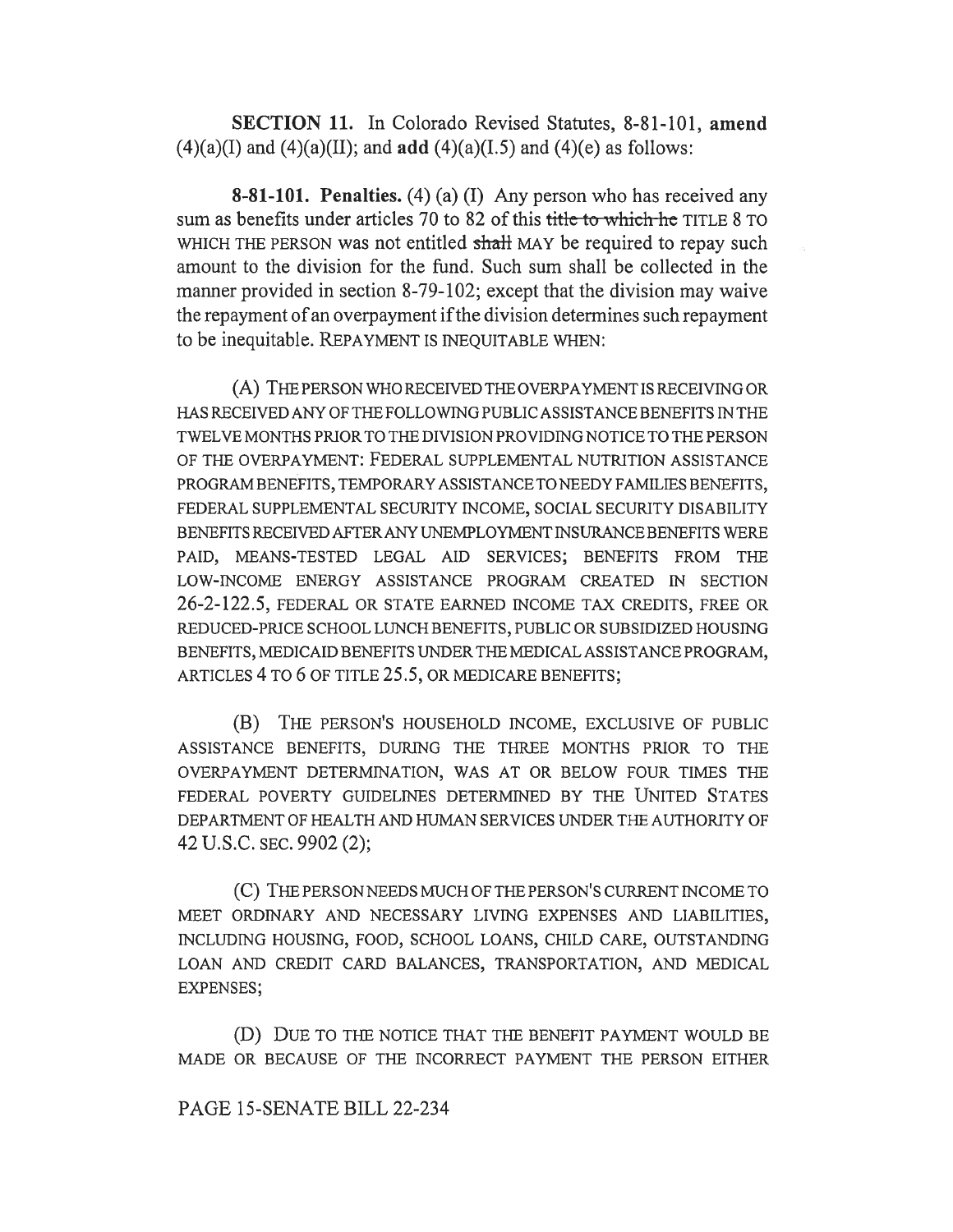RELINQUISHED A VALUABLE RIGHT OR CHANGED POSITIONS FOR THE WORSE, INCLUDING IF: THE PERSON INCURRED A FINANCIAL OBLIGATION, SUCH AS A LEASE, BASED ON BENEFIT PAYMENTS THAT THE PERSON RECEIVED; THE PERSON RELIED ON THE BENEFIT PAYMENT AND TOOK OUT A LOAN, IN WHICH THE PERSON HAS ALREADY INVESTED THE BENEFIT PAYMENT RECEIVED AND REPAYMENT OF THE OVERPAYMENT WILL CAUSE THE PERSON TO DEFAULT ON THE LOAN, RESULTING IN CRIMINAL OR CIVIL ACTIONS; OR THE PERSON DECLINED OTHER FINANCIAL ASSISTANCE BECAUSE THE PERSON RECEIVED BENEFITS UNDER ARTICLES 70 TO 82 OF THIS TITLE 8 AND THOUGHT THE PERSON WOULD NOT NEED ADDITIONAL FINANCIAL ASSISTANCE FROM OTHER SOURCES;

(E) THE OVERPAYMENT WAS CAUSED, AT LEAST IN PART, BY AN ERROR BY THE DIVISION OR BY THE PERSON'S RELIANCE ON THE DIVISION'S PUBLICIZED INFORMATION OR GUIDANCE THAT WAS LATER DETERMINED TO BE ERRONEOUS; OR

(F) ANY OTHER REASON THE DIVISION FINDS SUFFICIENT TO ESTABLISH THAT REPAYMENT WOULD BE INEQUITABLE.

(I.5) THE DIVISION SHALL, TO THE EXTENT POSSIBLE, REVIEW AND WAIVE THE REPAYMENT OF AN OVERPAYMENT AT THE TIME THE OVERPAYMENT IS DETERMINED IF THE DIVISION HAS SUFFICIENT INFORMATION TO DETERMINE THAT THE REPAYMENT WOULD BE INEQUITABLE. IF THE DIVISION DOES NOT HAVE SUFFICIENT INFORMATION IN ITS POSSESSION TO MAKE SUCH A DETERMINATION, THE DIVISION SHALL NOTIFY THE PERSON OF THE RIGHT TO REQUEST A WAIVER OF THE OVERPAYMENT AND THE PROCESS FOR SUCH A REQUEST. THE DIVISION SHALL ACCEPT COPIES OF RELEVANT BILLS, RECEIPTS, AWARD LETTERS, BANK STATEMENTS, AND ALL OTHER REASONABLE FORMS OF PROOF THAT REPAYMENT WOULD BE INEQUITABLE. IF A PERSON CANNOT PROVIDE DOCUMENTATION, THE DIVISION MAY ACCEPT AS SUFFICIENT PROOF A WRITTEN STATEMENT SIGNED BY THE PERSON SEEKING TO WAIVE THE OVERPAYMENT ATTESTING TO THE FACTS AT ISSUE.

(II) If any person receives an overpayment because of his order THE PERSON'S false representation or willful failure to disclose a material fact, inequitability must not be a consideration in any civil, administrative, or criminal action, and the person shall pay to the division the total amount of the overpayment plus a sixty-five percent monetary penalty. Of the

PAGE 16-SENATE BILL 22-234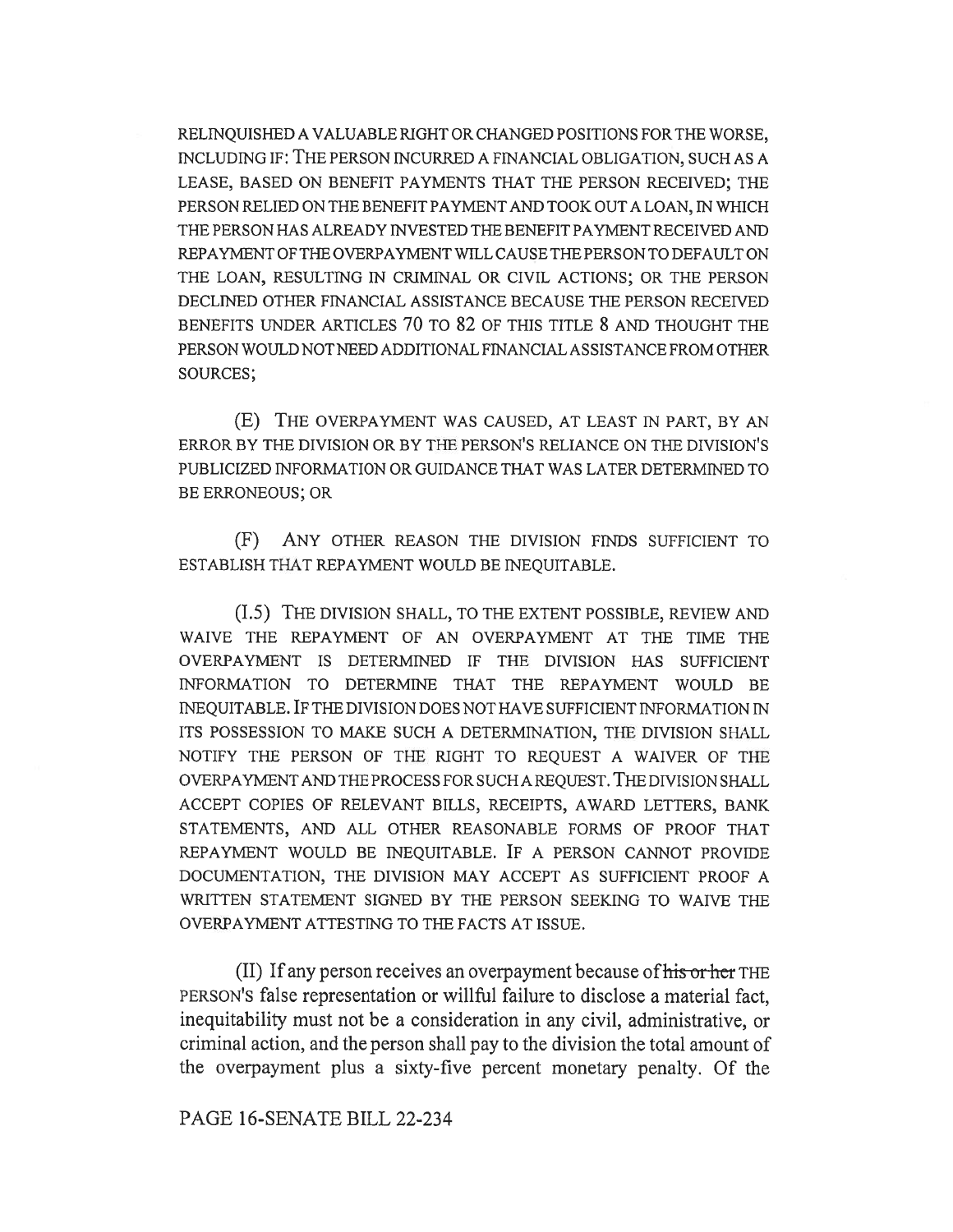monetary penalty, the division shall pay twenty-three percent into the unemployment compensation fund, created in section 8-77-101, and the remainder into the unemployment revenue fund, created in section 8-77-106. In addition, the person may be denied benefits, when otherwise eligible, for a four-week period for each one-week period in which the person filed claims for or received benefits to which he or she THE PERSON was not entitled. The provisions of section  $13-80-108$  (9)  $C.R.S.,$  shall be used for determining when an offense is committed for the purposes of this  $subparam<sub>H</sub> (H) SUBSECTION (4)(a)(II). For purposes of THIS SUBSECTION$ (4)(a)(II), A PERSON HAS NOT RECEIVED AN OVERPAYMENT BECAUSE OF THE PERSON'S FALSE REPRESENTATION OR WILLFUL FAILURE TO DISCLOSE A MATERIAL FACT IF: THE PERSON PROVIDED ALL INFORMATION REQUESTED BY THE DIVISION CORRECTLY, BUT THE DIVISION FAILED TO TAKE APPROPRIATE ACTION WITH THAT INFORMATION OR TOOK DELAYED ACTION WHEN DETERMINING OR REDETERMINING ELIGIBILITY; THE PERSON PROVIDED INCORRECT INFORMATION DUE TO CONFLICTING, CHANGING, OR CONFUSING INFORMATION OR INSTRUCTIONS FROM THE DIVISION; THE PERSON WAS UNABLE TO REACH THE DIVISION DESPITE THE PERSON'S BEST EFFORTS TO INQUIRE OR CLARIFY WHAT INFORMATION THE PERSON NEEDED TO PROVIDE, OR EXPERIENCED OTHER SIMILAR BARRIERS, INCLUDING THAT IT WAS THE PERSON'S FIRST TIME APPLYING FOR OR RECEIVING UNEMPLOYMENT BENEFITS, OR THE PERSON EXPERIENCED LANGUAGE, EDUCATION, OR LITERACY BARRIERS; OR THE PERSON'S EMPLOYER PROVIDED THE PERSON WITH INCORRECT OR UNTIMELY INFORMATION OR DID NOT TIMELY REPORT FACTS.

(e) THE DIVISION SHALL NOT ATTEMPT TO RECOVER AN OVERPAYMENT UNTIL THERE IS A FINAL DETERMINATION THAT THE DEBT IS IN FACT OWED AND ALL APPEALS ARE EXHAUSTED. THE DIVISION SHALL NOT ATTEMPT TO RECOVER AN OVERPAYMENT WHEN THERE IS A PENDING WAIVER APPLICATION UNTIL THERE IS A FINAL DETERMINATION THAT THE PERSON IS NOT ELIGIBLE FOR A WAIVER AND ALL APPEALS ARE EXHAUSTED.

SECTION 12. In Colorado Revised Statutes, 24-75-227, add (3.7) as follows:

24-75-227. Revenue loss restoration cash fund - creation allowable uses - definitions - repeal. (3.7) NOTWITHSTANDING ANY PROVISION OF THIS SECTION TO THE CONTRARY, NO LATER THAN THREE DAYS AFTER THE EFFECTIVE DATE OF THIS SUBSECTION (3.7), THE STATE